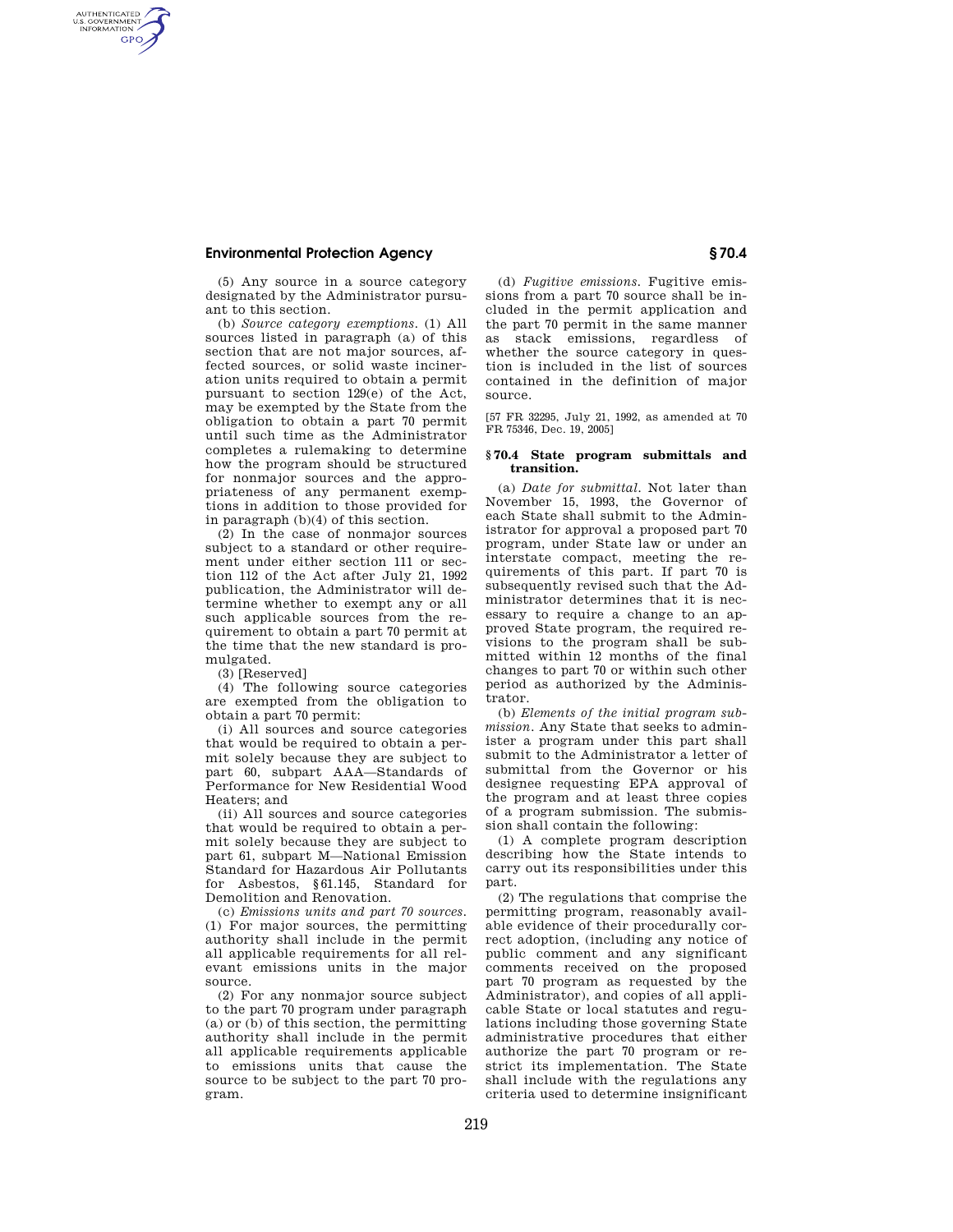**§ 70.4 40 CFR Ch. I (7–1–10 Edition)** 

activities or emission levels for purposes of determining complete applications consistent with §70.5(c) of this part.

(3) A legal opinion from the Attorney General for the State, or the attorney for those State, local, or interstate air pollution control agencies that have independent legal counsel, stating that the laws of the State, locality, or interstate compact provide adequate authority to carry out all aspects of the program. This statement shall include citations to the specific states, administrative regulations, and, where appropriate, judicial decisions that demonstrate adequate authority. State statutes and regulations cited by the State Attorney General or independent legal counsel shall be in the form of lawfully adopted State states and regulations at the time the statement is signed and shall be fully effective by the time the program is approved. To qualify as ''independent legal counsel,'' the attorney signing the statement required by this section shall have full authority to independently represent the State agency in court on all matters pertaining to the State program. The legal opinion shall also include a demonstration of adequate legal authority to carry out the requirements of this part, including authority to carry out each of the following:

(i) Issue permits and assure compliance with each applicable requirement and requirement of this part by all part 70 sources.

(ii) Incorporate monitoring, recordkeeping, reporting, and compliance certification requirements into part 70 permits consistent with §70.6.

(iii) Issue permits for a fixed term of 5 years in the case of permits with acid rain provisions and issue all other permits for a period not to exceed 5 years, except for permits issued for solid waste incineration units combusting municipal waste subject to standards under section 129(e) of the Act.

(iv) Issue permits for solid waste incineration units combusting municipal waste subject to standards under section 129(e) of the Act for a period not to exceed 12 years and review such permits at least every 5 years. No permit for a solid waste incineration unit may be issued by an agency, instrumen-

tality or person that is also responsible, in whole or in part, for the design and construction or operation of the unit.

(v) Incorporate into permits all applicable requirements and requirements of this part.

(vi) Terminate, modify, or revoke and reissue permits for cause.

(vii) Enforce permits, permit fee requirements, and the requirement to obtain a permit, as specified in §70.11.

(viii) Make available to the public any permit application, compliance plan, permit, and monitoring and compliance, certification report pursuant to section 503(e) of the Act, except for information entitled to confidential treatment pursuant to section 114(c) of the Act. The contents of a part 70 permit shall not be entitled to protection under section 115(c) of the Act.

(ix) Not issue a permit if the Administrator timely objects to its issuance pursuant to §70.8(c) of this part or, if the permit has not already been issued, to §70.8(d) of this part.

(x) Provide an opportunity for judicial review in State court of the final permit action by the applicant, any person who participated in the public participation process provided pursuant to §70.7(h) of this part, and any other person who could obtain judicial review of such actions under State laws.

(xi) Provide that, solely for the purposes of obtaining judicial review in State court for failure to take final action, final permit action shall include the failure of the permitting authority to take final action on an application for a permit, permit renewal, or permit revision within the time specified in the State program. If the State program allows sources to make changes subject to post hoc review [as set forth in §§70.7(e)(2) and (3) of this part], the permitting authority's failure to take final action within 90 days of receipt of an application requesting minor permit modification procedures (or 180 days for modifications subject to group processing requirements) must be subject to judicial review in State court.

(xii) Provide that the opportunity for judicial review described in paragraph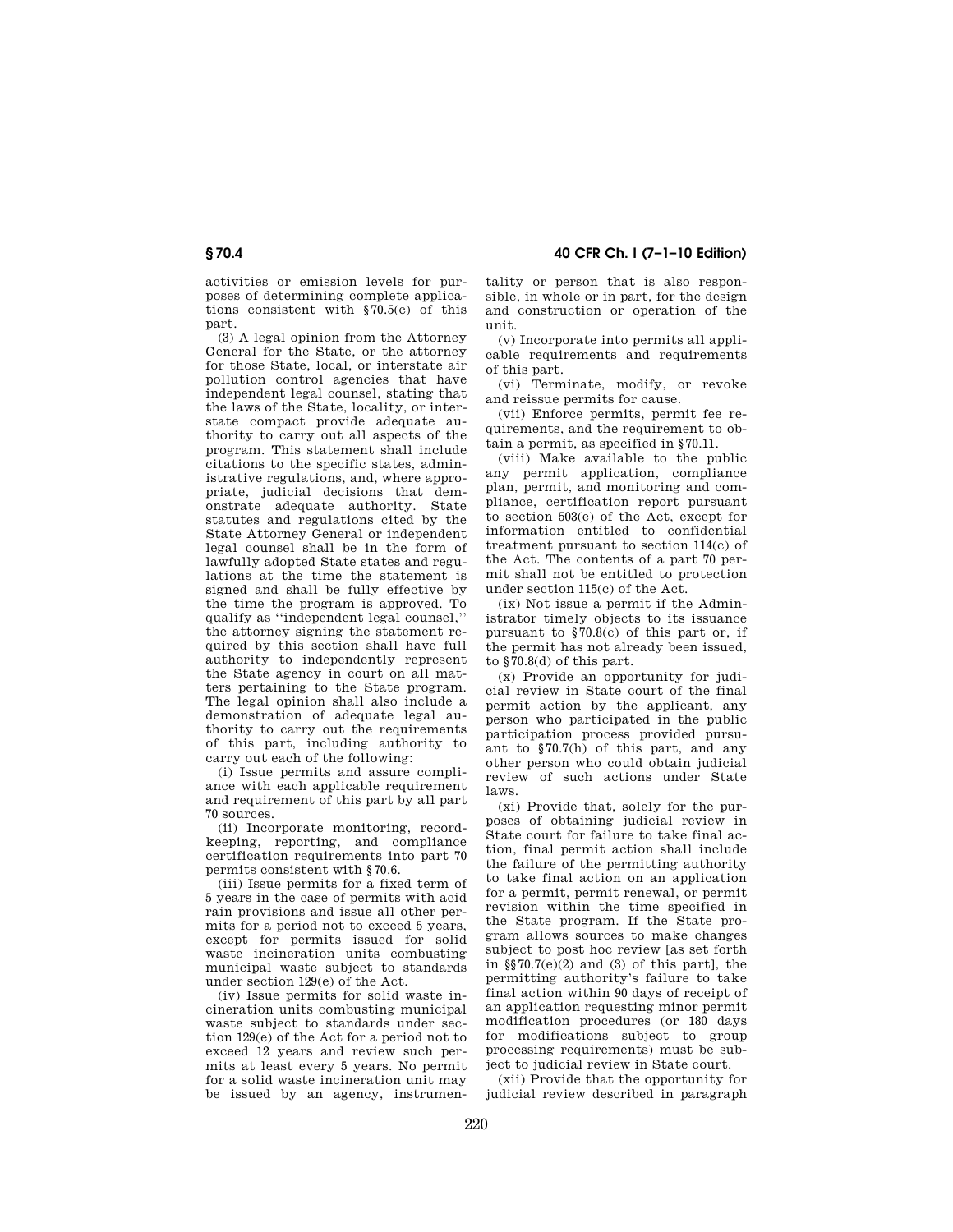$(b)(3)(x)$  of this section shall be the exclusive means for obtaining judicial review of the terms and conditions of permits, and require that such petitions for judicial review must be filed no later than 90 days after the final permit action, or such shorter time as the State shall designate. Notwithstanding the preceding requirement, petitions for judicial review of final permit actions can be filed after the .<br>deadline designated by the State, only if they are based solely on grounds arising after the deadline for judicial review. Such petitions shall be filed no later than 90 days after the new grounds for review arise or such shorter time as the State shall designate. If the final permit action being challenged is the permitting authority's failure to take final action, a petition for judicial review may be filed any time before the permitting authority denies the permit or issues the final permit.

(xiii) Ensure that the authority of the State/local permitting Agency is not used to modify the acid rain program requirements.

(4) Relevant permitting program documentation not contained in the State regulations, including the following:

(i) Copies of the permit form(s), application form(s), and reporting form(s) the State intends to employ in its program; and

(ii) Relevant guidance issued by the State to assist in the implementation of its permitting program, including criteria for monitoring source compliance (e.g., inspection strategies).

(5) A complete description of the State's compliance tracking and enforcement program or reference to any agreement the State has with EPA that provides this information.

(6) A showing of adequate authority and procedures to determine within 60 days of receipt whether applications (including renewal applications) are complete, to request such other information as needed to process the application, and to take final action on applications months of the date of their submittal, except for initial permit applications, for which the permitting authority may take up to 3 years from the effective date of the program to take final

action on the application, as provided for in the transition plan.

(7) A demonstration, consistent with §70.9, that the permit fees required by the State program are sufficient to cover permit program costs.

(8) A statement that adequate personnel and funding have been made available to develop, administer, and enforce the program. This statement shall include the following:

(i) A description in narrative form of the scope, structure, coverage, and processes of the State program.

(ii) A description of the organization and structure of the agency or agencies that will have responsibility for administering the program, including the information specified in this paragraph. If more than one agency is responsible for administration of a program, the responsibilities of each agency must be delineated, their procedures for coordination must be set forth, and an agency shall be designated as a ''lead agency'' to facilitate communications between EPA and the other agencies having program responsibility.

(iii) A description of the agency staff who will carry out the State program, including the number, occupation, and general duties of the employees. The State need not submit complete job descriptions for every employee carrying out the State program.

(iv) A description of applicable State procedures, including permitting procedures and any State administrative or judicial review procedures.

(v) An estimate of the permit program costs for the first 4 years after approval, and a description of how the State plans to cover those costs.

(9) A commitment from the State to submit, at least annually to the Administrator, information regarding the State's enforcement activities including, but not limited to, the number of criminal and civil, judicial and administrative enforcement actions either commenced or concluded; the penalties, fines, and sentences obtained in those actions; and the number of administrative orders issued.

(10) A requirement under State law that, if a timely and complete application for a permit renewal is submitted, consistent with  $\S 70.5(a)(2)$ , but the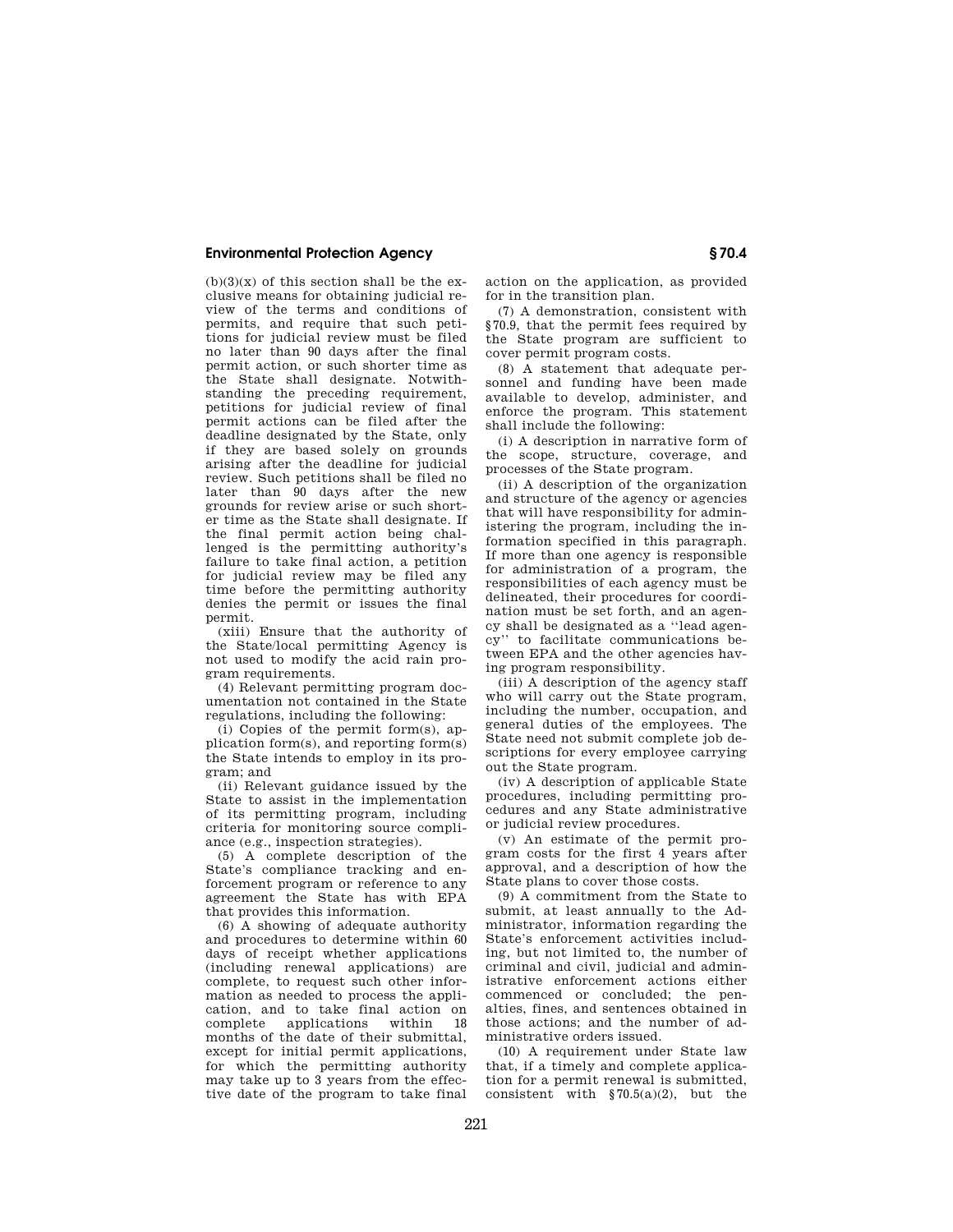State has failed to issue or deny the renewal permit before the end of the term of the previous permit, then:

(i) The permit shall not expire until the renewal permit has been issued or denied and any permit shield that may be granted pursuant to §70.6(f) may extend beyond the original permit term until renewal; or

(ii) All the terms and conditions of the permit including any permit shield that may be granted pursuant to §70.6(f) shall remain in effect until the renewal permit has been issued or denied.

(11) A transition plan providing a schedule for submittal and final action on initial permit applications for all part 70 sources. This plan shall provide that:

(i) Submittal of permit applications by all part 70 sources (including any sources subject to a partial or interim program) shall occur within 1 year after the effective date of the permit program;

(ii) Final action shall be taken on at least one-third of such applications annually over a period not to exceed 3 years after such effective date;

(iii) Any complete permit application containing an early reduction demonstration under section 112(i)(5) of the Act shall be acted on within 9 months of receipt of the complete application; and

(iv) Submittal of permit applications and the permitting of affected sources shall occur in accordance with the deadlines in title IV of the Act and the regulations promulgated thereunder.

(12) Provisions consistent with paragraphs  $(b)(12)(i)$  through (iii) of this section to allow changes within a permitted facility without requiring a permit revision, if the changes are not modifications under any provision of title I of the Act and the changes do not exceed the emissions allowable under the permit (whether expressed therein as a rate of emissions or in the terms of total emissions): *Provided,*  That the facility provides the Administrator and the permitting authority with written notification as required below in advance of the proposed changes, which shall be a minimum of 7 days, unless the permitting authority provides in its regulations a different

**§ 70.4 40 CFR Ch. I (7–1–10 Edition)** 

time frame for emergencies. The source, permitting authority, and EPA shall attach each such notice to their copy of the relevant permit. The following provisions implement this requirement of an approvable part 70 permit program:

(i) The program shall allow permitted sources to make section  $502(b)(10)$  changes without requiring a permit revision, if the changes are not modifications under any provision of title I of the Act and the changes do not exceed the emissions allowable under the permit (whether expressed therein as a rate of emissions or in terms of total emissions).

(A) For each such change, the written notification required above shall include a brief description of the change within the permitted facility, the date on which the change will occur, any change in emissions, and any permit term or condition that is no longer applicable as a result of the change.

(B) The permit shield described in §70.6(f) of this part shall not apply to any change made pursuant to this paragraph  $(b)(12)(i)$  of this section.

(ii) The program may provide for permitted sources to trade increases and decreases in emissions in the permitted facility, where the applicable implementation plan provides for such emissions trades without requiring a permit revision and based on the 7-day notice prescribed in this paragraph  $(b)(12)(ii)$ of this section. This provision is available in those cases where the permit does not already provide for such emissions trading.

(A) Under this paragraph  $(b)(12)(ii)$  of this section, the written notification required above shall include such information as may be required by the provision in the applicable implementation plan authorizing the emissions trade, including at a minimum, when the proposed change will occur, a description of each such change, any change in emissions, the permit requirements with which the source will comply using the emissions trading provisions of the applicable implementation plan, and the pollutants emitted subject to the emissions trade. The notice shall also refer to the provisions with which the source will comply in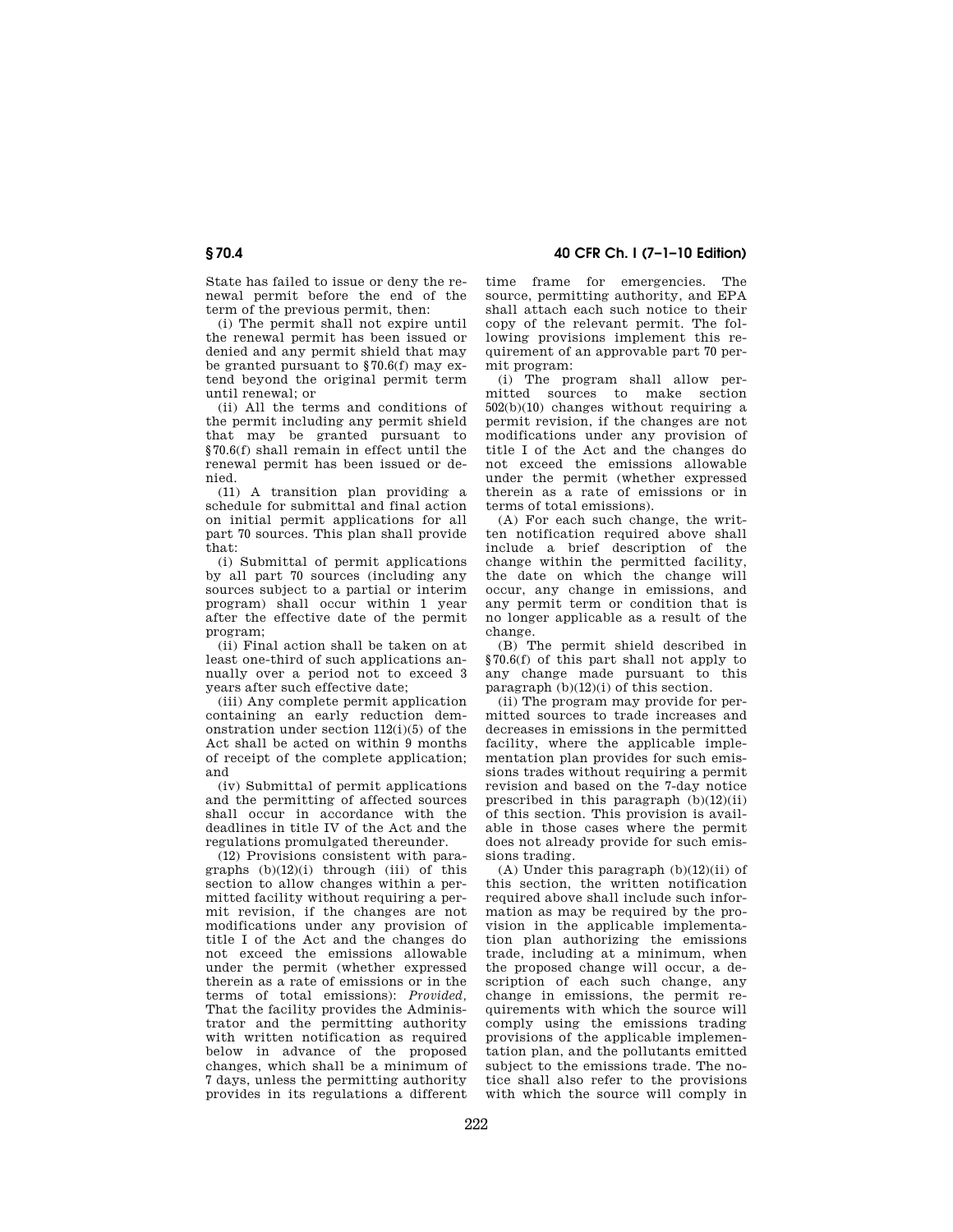the applicable implementation plan and that provide for the emissions trade.

(B) The permit shield described in §70.6(f) of this part shall not extend to any change made under this paragraph (b)(12)(ii) of this section. Compliance with the permit requirements that the source will meet using the emissions trade shall be determined according to requirements of the applicable implementation plan authorizing the emissions trade.

(iii) The program shall require the permitting authority, if a permit applicant requests it, to issue permits that contain terms and conditions, including all terms required under §70.6 (a) and (c) of this part to determine compliance, allowing for the trading of emissions increases and decreases in the permitted facility solely for the purpose of complying with a federallyenforceable emissions cap that is established in the permit independent of otherwise applicable requirements. The permit applicant shall include in its application proposed replicable procedures and permit terms that ensure the emissions trades are quantifiable and enforceable. The permitting authority shall not be required to include in the emissions trading provisions any emissions units for which emissions are not quantifiable or for which there are no replicable procedures to enforce the emissions trades. The permit shall also require compliance with all applicable requirements.

 $(A)$  Under this paragraph  $(b)(12)(iii)$ of this section, the written notification required above shall state when the change will occur and shall describe the changes in emissions that will result and how these increases and decreases in emissions will comply with the terms and conditions of the permit.

(B) The permit shield described in §70.6(f) of this part may extend to terms and conditions that allow such increases and decreases in emissions.

(13) Provisions for adequate, streamlined, and reasonable procedures for expeditious review of permit revisions or modifications. The program may meet this requirement by using procedures that meet the requirements of §70.7(e) or that are substantially equivalent to those provided in §70.7(e) of this part.

(14) If a State allows changes that are not addressed or prohibited by the permit, other than those described in paragraph (b)(15) of this section, to be made without a permit revision, provisions meeting the requirements of paragraphs  $(b)(14)$  (i) through (iii) of this section. Although a State may, as a matter of State law, prohibit sources from making such changes without a permit revision, any such prohibition shall not be enforceable by the Administrator or by citizens under the Act unless the prohibition is required by an applicable requirement. Any State procedures implementing such a State law prohibition must include the requirements of paragraphs  $(b)(14)$  (i) through (iii) of this section.

(i) Each such change shall meet all applicable requirements and shall not violate any existing permit term or condition.

(ii) Sources must provide contemporaneous written notice to the permitting authority and EPA of each such change, except for changes that qualify as insignificant under the provisions adopted pursuant to §70.5(c) of this part. Such written notice shall describe each such change, including the date, any change in emissions, pollutants emitted, and any applicable requirement that would apply as a result of the change.

(iii) The change shall not qualify for the shield under §70.6(f) of this part.

(iv) The permittee shall keep a record describing changes made at the source that result in emissions of a regulated air pollutant subject to an applicable requirement, but not otherwise regulated under the permit, and the emissions resulting from those changes.

(15) Provisions prohibiting sources from making, without a permit revision, changes that are not addressed or prohibited by the part 70 permit, if such changes are subject to any requirements under title IV of the Act or are modifications under any provision of title I of the Act.

(16) Provisions requiring the permitting authority to implement the requirements of §§70.6 and 70.7 of this part.

(c) *Partial programs.* (1) The EPA may approve a partial program that applies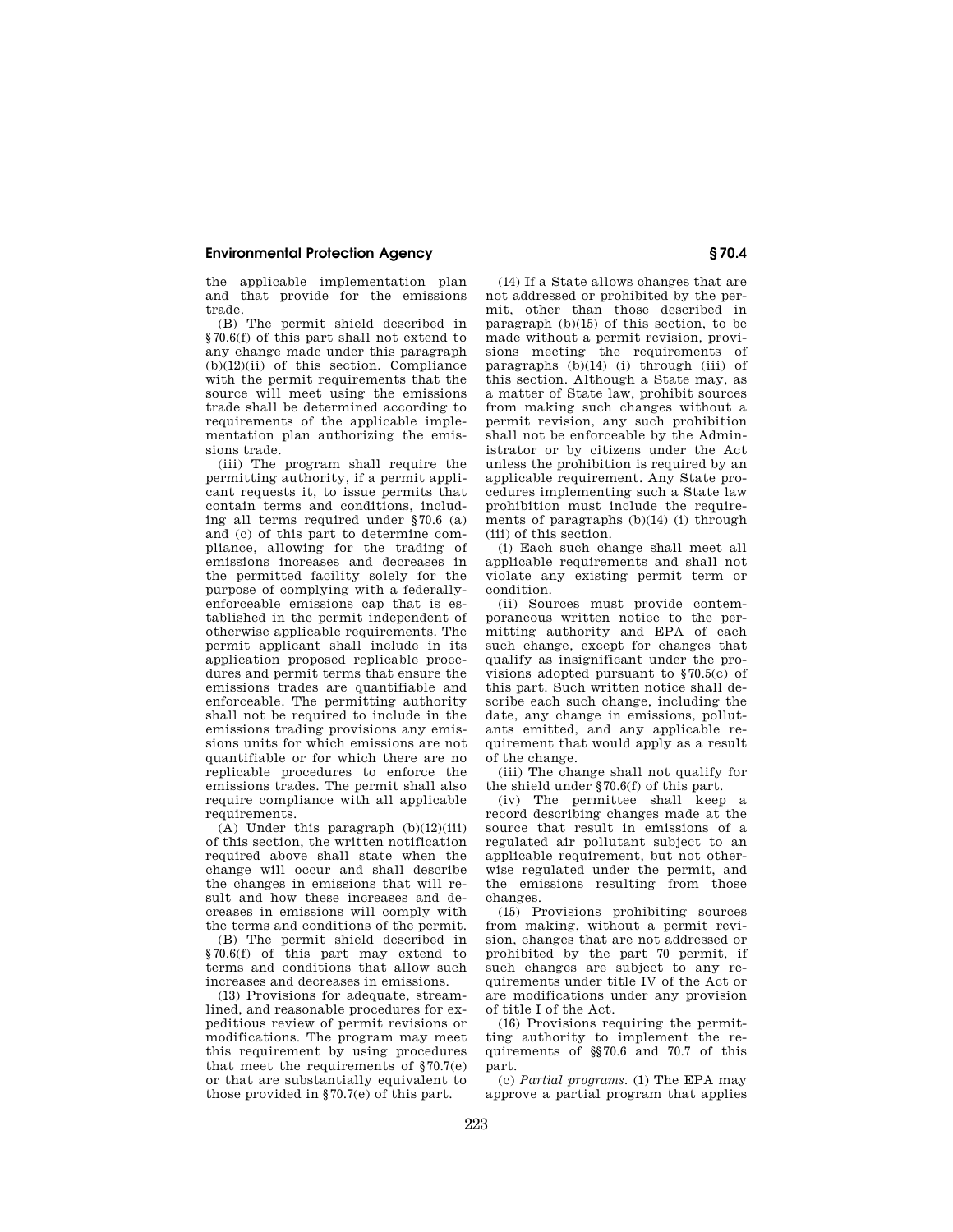**§ 70.4 40 CFR Ch. I (7–1–10 Edition)** 

to all part 70 sources within a limited geographic area (e.g., a local agency program covering all sources within the agency's jurisdiction). To be approvable, any partial program must, at a minimum, ensure compliance with all of the following applicable requirements, as they apply to the sources covered by the partial program:

(i) All requirements of title V of the Act and of part 70;

(ii) All applicable requirements of title IV of the Act and regulations promulgated thereunder which apply to affected sources; and

(iii) All applicable requirements of title I of the Act, including those established under sections 111 and 112 of the Act.

(2) Any partial permitting program, such as that of a local air pollution control agency, providing for the issuance of permits by a permitting authority other than the State, shall be consistent with all the elements required in paragraphs (b) (1) through (16) of this section.

(3) Approval of any partial program does not relieve the State from its obligation to submit a whole program or from application of any sanctions for failure to submit a fully-approvable whole program.

(4) Any partial program may obtain interim approval under paragraph (d) of this section if it substantially meets the requirements of this paragraph (c) of this section.

(d) *Interim approval.* (1) If a program (including a partial permit program) submitted under this part substantially meets the requirements of this part, but is not fully approvable, the Administrator may be rule grant the program interim approval.

(2) Interim approval shall expire on a date set by the Administrator (but not later than 2 years after such approval), and may not be renewed. Sources shall become subject to the program according to the schedule approved in the State program. Permits granted under an interim approval shall expire at the end of their fixed term, unless renewed under a part 70 program.

(3) The EPA may grant interim approval to any program if it meets each of the following minimum requirements and otherwise substantially meets the requirements of this part:

(i) *Adequate fees.* The program must provide for collecting permit fees adequate for it to meet the requirements of §70.9 of this part.

(ii) *Applicable requirements.* (A) The program must provide for adequate authority to issue permits that assure compliance with the requirements of paragraph (c)(1) of this section for those major sources covered by the program.

(B) Notwithstanding paragraph  $(d)(3)(ii)(A)$  of this section, where a State or local permitting authority lacks adequate authority to issue or revise permits that assure compliance with applicable requirements established exclusively through an EPA-approved minor NSR program, EPA may grant interim approval to the program upon a showing by the permitting authority of compelling reasons which support the interim approval.

(C) Any part 70 permit issued during an interim approval granted under paragraph  $(d)(3)(ii)(B)$  of this section that does not incorporate minor NSR requirements shall:

(*1*) Note this fact in the permit;

(*2*) Indicate how citizens may obtain access to excluded minor NSR permits;

(*3*) Provide a cross reference, such as a listing of the permit number, for each minor NSR permit containing an excluded minor NSR term; and

(*4*) State that the minor NSR requirements which are excluded are not eligible for the permit shield under §70.6(f).

(D) A program receiving interim approval for the reason specified in  $(d)(3)(ii)(B)$  of this section must, upon or before granting of full approval, institute proceedings to reopen part 70 permits to incorporate excluded minor NSR permits as terms of the part 70 permits, as required by  $\S 70.7(f)(1)(iv)$ . Such reopening need not follow full permit issuance procedures nor the notice requirement of  $\S 70.7(f)(3)$ , but may instead follow the permit revision procedure in effect under the State's approved part 70 program for incorporation of minor NSR permits.

(iii) *Fixed term.* The program must provide for fixed permit terms, consistent with paragraphs (b)(3) (iii) and (iv) of this section.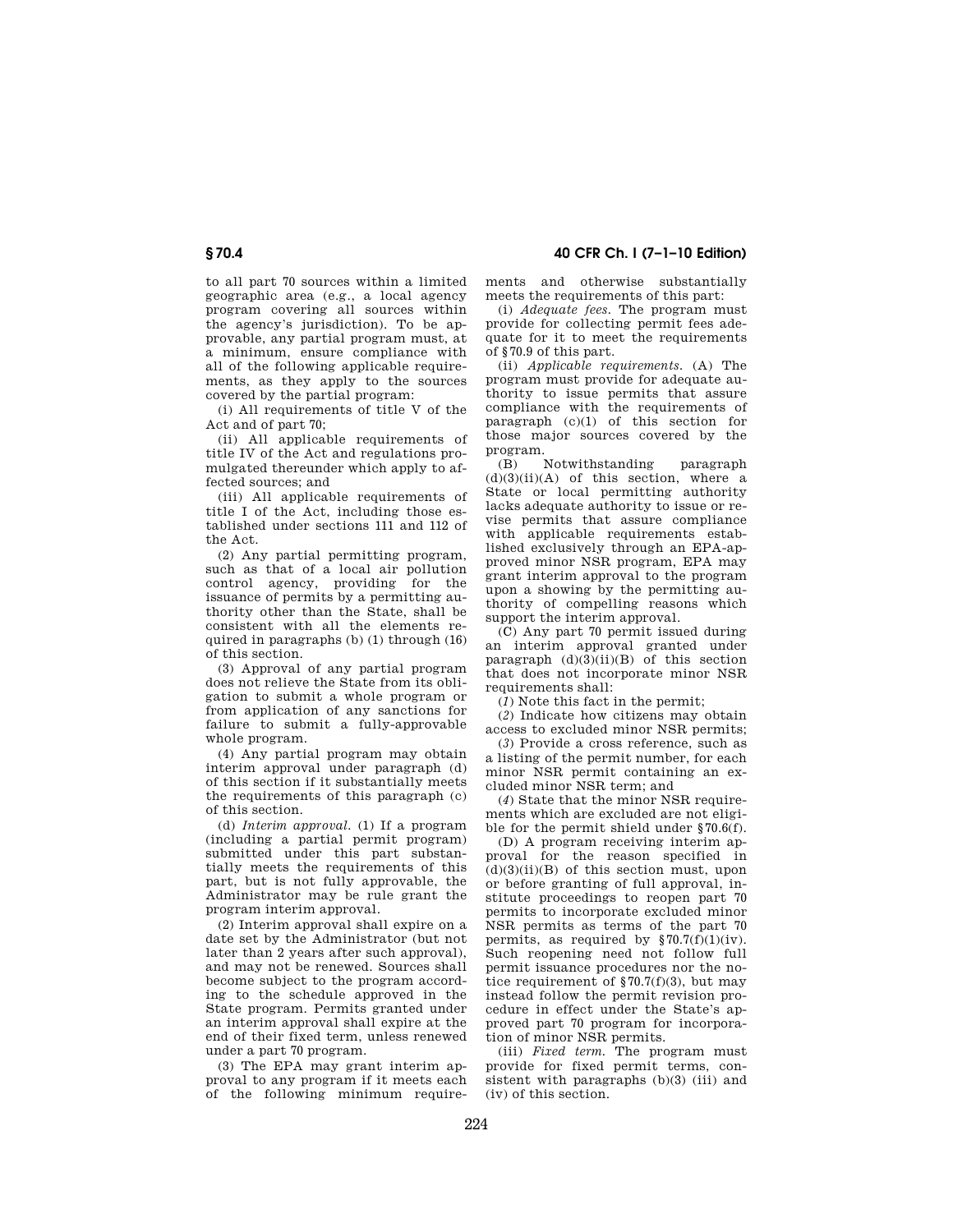(iv) *Public participation.* The program must provide for adequate public notice of and an opportunity for public comment and a hearing on draft permits and revisions, except for modifications qualifying for minor permit modification procedures under §70.7(e) of this part.

(v) *EPA and affected State review.* The program must allow EPA an opportunity to review each proposed permit, including permit revisions, and to object to its issuance consistent with §70.8(c) of this part. The program must provide for affected State review consistent with §70.8(b) of this part.

(vi) *Permit issuance.* The program must provide that the proposed permit will not be issued if EPA objects to its issuance.

(vii) *Enforcement.* The program must contain authority to enforce permits, including the authority to assess penalties against sources that do not comply with their permits or with the requirement to obtain a permit.

(viii) *Operational flexibility.* The program must allow changes within a permitted facility without requiring a permit revision, if the changes are not modifications under any provision of title I of the act and the changes do not exceed the emissions allowable under the permit, consistent with para $graph (b)(12)$  of this section.

(ix) *Streamlined procedures.* The program must provide for streamlined procedures for issuing and revising permits and determining expeditiously after receipt of a permit application or application for a permit revision whether such application is complete.

(x) *Permit application.* The program submittal must include copies of the<br>permit application and reporting permit application form(s) that the State will use in implementing the interim program.

(xi) *Approval of AOSs.* The program submittal must include provisions to insure that AOSs requested by the source as approved by the permitting authority are included in the part 70 permit pursuant to  $§70.6(a)(9)$ .

(e) *EPA review of permit program submittals.* Within 1 year after receiving a program submittal, the Administrator shall approve or disapprove the program, in whole or in part, by publishing a notice in the FEDERAL REG- ISTER. Prior to such notice, the Administrator shall provide an opportunity for public comment on such approval or disapproval. Any EPA action disapproving a program, in whole or in part, shall include a statement of the revisions or modifications necessary to obtain full approval. The Administrator shall approve State programs that conform to the requirements of this part.

(1) Within 60 days of receipt by EPA of a State program submission, EPA will notify the State whether its submission is complete enough to warrant review by EPA for either full, partial, or interim approval. If EPA finds that a State's submission is complete, the 1 year review period (i.e., the period of time allotted for formal EPA review of a proposed State program) shall be deemed to have begun on the date of receipt of the State's submission. If EPA finds that a State's submission is incomplete, the 1-year review period shall not begin until all the necessary information is received by EPA.

(2) If the State's submission is materially changed during the 1-year review period, the Administrator may extend the review period for no more than 1 year following receipt of the revised submission.

(3) In any notice granting interim or partial approval, the Administrator shall specify the changes or additions that must be made before the program can receive full approval and the conditions for implementation of the program until that time.

(f) *State response to EPA review of program*—(1) *Disapproval.* The State shall submit to EPA program revisions or modifications required by the Administrator's action disapproving the program, or any part thereof, within 180 days of receiving notification of the disapproval.

(2) *Interim approval.* The State shall submit to EPA changes to the program addressing the deficiencies specified in the interim approval no later than 6 months prior to the expiration of the interim approval.

(g) *Effective date.* The effective date of a part 70 program, including any partial or interim program approved under this part, shall be the effective date of approval by the Administrator.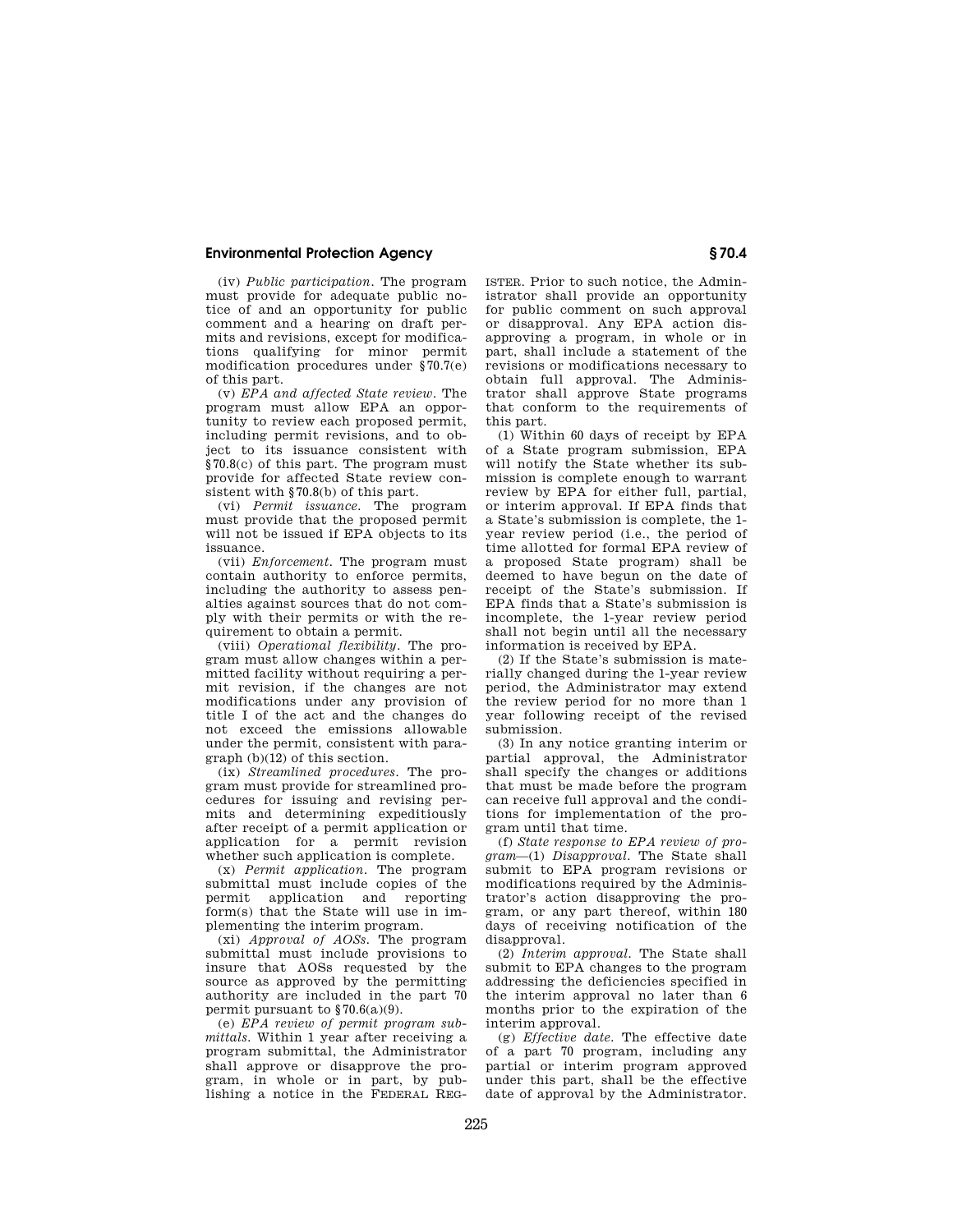**§ 70.4 40 CFR Ch. I (7–1–10 Edition)** 

(h) *Individual permit transition.* Upon approval of a State program, the Administrator shall suspend the issuance of Federal permits for those activities subject to the approved State program, except that the Administrator will continue to issue phase I acid rain permits. After program approval, EPA shall retain jurisdiction over any permit (including any general permit) that it has issued unless arrangements have been made with the State to assume responsibility for these permits. Where EPA retains jurisdiction, it will continue to process permit appeals and modification requests, to conduct inspections, and to receive and review monitoring reports. If any permit appeal or modification request is not finally resolved when the federallyissued permit expires, EPA may, with the consent of the State, retain jurisdiction until the matter is resolved. Upon request by a State, the Administrator may delegate authority to implement all or part of a permit issued by EPA, if a part 70 program has been approved for the State. The delegation may include authorization for the State to collect appropriate fees, consistent with §70.9 of this part.

(i) *Program revisions.* Either EPA or a State with an approved program may initiate a program revision. Program revision may be necessary when the relevant Federal or State statutes or regulations are modified or supplemented. The State shall keep EPA apprised of any proposed modifications to its basic statutory or regulatory authority or procedures.

(1) If the Administrator determines pursuant to §70.10 of this part that a State is not adequately administering the requirements of this part, or that the State's permit program is inadequate in any other way, the State shall revise the program or its means of implementation to correct the inadequacy. The program shall be revised within 180 days, or such other period as the Administrator may specify, following notification by the Administrator, or within 2 years if the State demonstrates that additional legal authority is necessary to make the program revision.

(2) Revision of a State program shall be accomplished as follows:

(i) The State shall submit a modified program description, Attorney General's statement, or such other documents as EPA determines to be necessary.

(ii) After EPA receives a proposed program revision, it will publish in the FEDERAL REGISTER a public notice summarizing the proposed change and provide a public comment period of at least 30 days.

(iii) The Administrator shall approve or disapprove program revisions based on the requirements of this part and of the Act.

(iv) A program revision shall become effective upon the approval of the Administrator. Notice of approval of any substantial revision shall be published in the FEDERAL REGISTER. Notice of approval of nonsubstantial program revisions may be given by a letter from the Administrator to the Governor or a designee.

(v) The Governor of any State with an approved part 70 program shall notify EPA whenever the Governor proposes to transfer all or part of the program to any other agency, and shall identify any new division of responsibilities among the agencies involved. The new agency is not authorized to administer the program until the revision has been approved by the Administrator under this paragraph.

(3) Whenever the Administrator has reason to believe that circumstances have changed with respect to a State program, he may request, and the State shall provide, a supplemental Attorney General's statement, program description, or such other documents or information as he determines are necessary.

(j) *Sharing of information.* (1) Any information obtained or used in the administration of a State program shall be available to EPA upon request without restriction and in a form specified by the Administrator, including computer-readable files to the extent practicable. If the information has been submitted to the State under a claim of confidentiality, the State may require the source to submit this information to the Administrator directly. Where the State submits information to the Administrator under a claim of confidentiality, the State shall submit